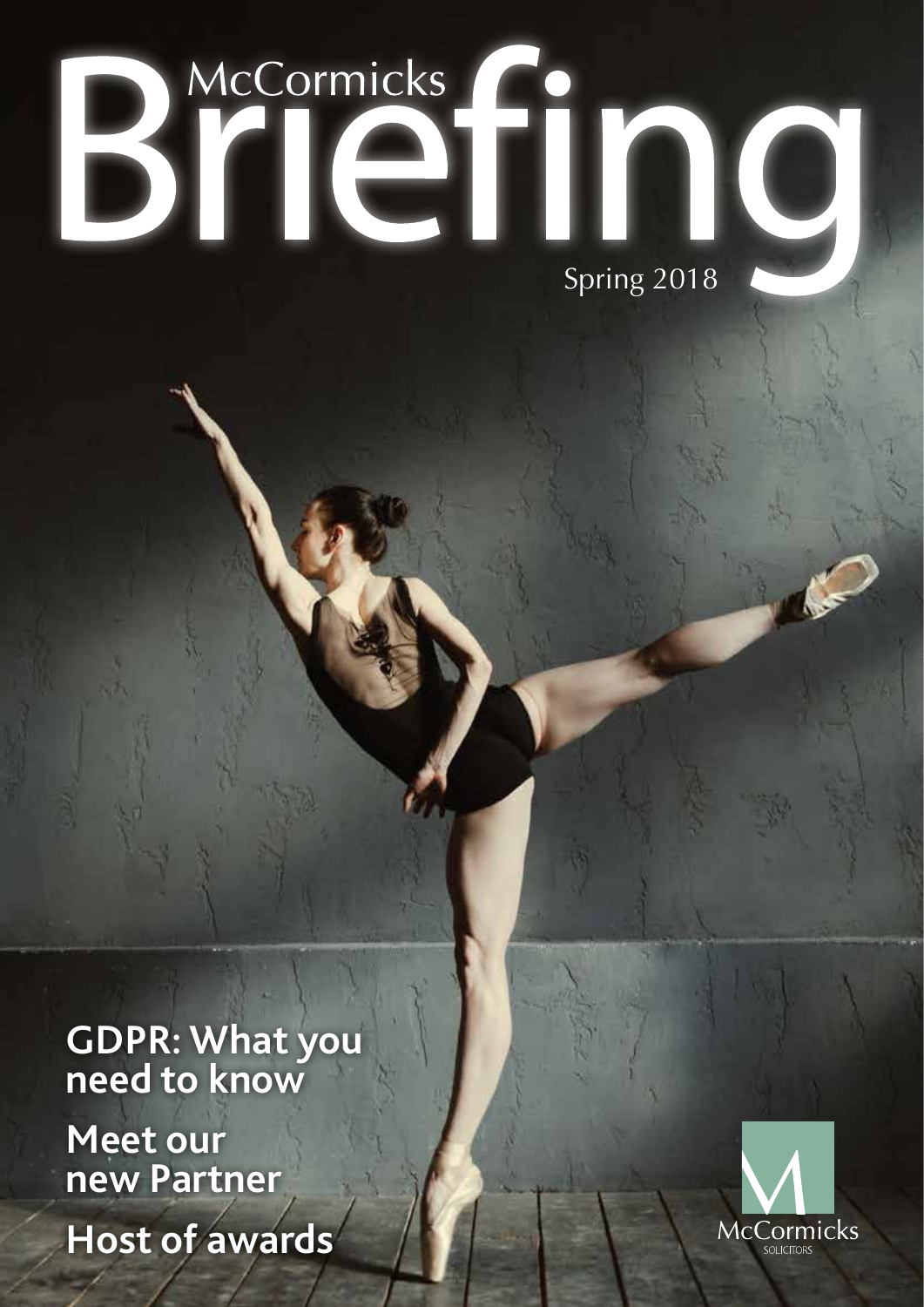The General Data

**WWW.MCCORMICKS-SOLICITORS.COM**

WWW.MCCORMICKS-SOLICITORS.COM

With the General Data Protection Regulation just around the corner, our Head of Commercial Litigation, Philip Edmondson, takes a look at what businesses need to do to comply.

# GDPR: are you ready?

Protection Regulation (GDPR) will come into force on 25 May, increasing the regulations surrounding the collection and processing of personal data. The GDPR will also very significantly increase the potential penalties for businesses found to be in breach of its requirements. Whilst this is a complicated area of law on which bespoke advice is what you need, here are a few guidelines as to what needs to be done and unfortunately if you are not already underway with it, there is likely to be a lot to do, even for small businesses, prior to 25 May.

### **Data and Information Audit**

Personal data is what the GDP is all about. Personal data is any information relating to an identified (or identifiable) living person. There is a need to undertake an audit of what you hold both in hard copy and electronically and then document:

- The personal information that you hold (including that of customers, employees, suppliers or anyone else with whom your business deals);
- How that personal data was collected.

■ Every single third party with whom you

share any of that data. When carrying out the audit it is important to involve all key employees in your business so as to try to ensure that no data is missed.

### **Processing Data – do you have a lawful basis for this?**

The lawful bases for processing personal data are:

- ◗ Consent;
- Necessary for the performance of a contract;
- **▶ Processing because** you have a legal obligation to do so;
- Vital Interests (i.e. necessary to protect the data subject's vital interests);
- ◗ Public Interest (i.e. under official authority from the state);
- ◗ Legitimate Interests (see below).

The last of these "legitimate interests" is likely to be a useful and important basis for many businesses but it should not be relied upon without careful thought and advice. Legitimate interests can include ordinary honest business practices and direct marketing but only if you have followed the other requirements of the

GDPR. For example, the new law will make it much more difficult to show that you were relying upon data subject's "consent" to processing. You should therefore obtain fresh consent from all those to whom you wish to market and get that consent BEFORE 25 May 2018 as to contact them after that date, asking for their consent may itself be a breach of the GDPR. This is what makes 25 May such an important date.

### **New Rights and Subject Access Requests**

The GDPR enhances all of our rights as individuals. You must have a system which facilitates fast location of all personal data you hold. This is what the GDPR requires so that you can respond to a detailed subject access requests within a short timescale and if necessary to delete that data, if the person is asking for that to happen.

### **Write it all down**

At all steps of compliance, we suggest that you document all that you are doing. When doing this show that you have had in mind that the New Data Protection Principles that you must comply with when processing ANY personal data are:

- ◗ Lawfulness and Transparency (i.e. that you have issued a privacy notice when collecting data);
- ◗ Purpose Limitation (you must not further process the data in any manner incompatible with the purpose for which you have the data);
- ◗ Minimisation (only keep what is relevant and necessary);
- Accuracy (up to date);
- Storage Limitation (only keep it for as long as truly needed);
- ◗ Integrity and confidentiality security is key.

It will be advisable to update and enhance your written privacy/ data protection policies and notices on your website, email footers and contracts. For example, you need to tell everyone for whom you control or process their data, the basis on which you process personal data and for how long you intend to retain it.

### **Show your workings**

GDPR makes it clear that you must document the decision making, policies and procedures you adopt to ensure compliance. Documenting your reasoning and keeping it up to date will assist greatly if the Information

Commissioner Office (ICO) were ever to investigate your business.

#### **Breaches**

This brings me to the topic of breaches. In short – if you become aware of a data breach you are likely to have to tell the data subject(s) (people) concerned, and your supervisory data protection authority, within very short timescales. Policies and procedures will need to be in place to ensure you can do this. You need a data breach policy which sets out what your business will do in the event of a breach. Breaches can be major (releasing data or giving access to third parties without a lawful basis listed above) and obvious. Things like your internet going down meaning you cannot access a person's data (and so neither can they) are also breaches which might not look like a breach at first glance. If in doubt as to whether you have committed a breach and what to do about it, you will protect yourself by taking legal advice.

The more transparent and careful you are to document all of your processes, policies and procedures, the more lenient the ICO is likely to be in the event of an unfortunate breach.

**CONTENTS P3 New qualifications P4 Forfeiture facts P5 Closure blow P6 WhistleStop P8 Business showcase**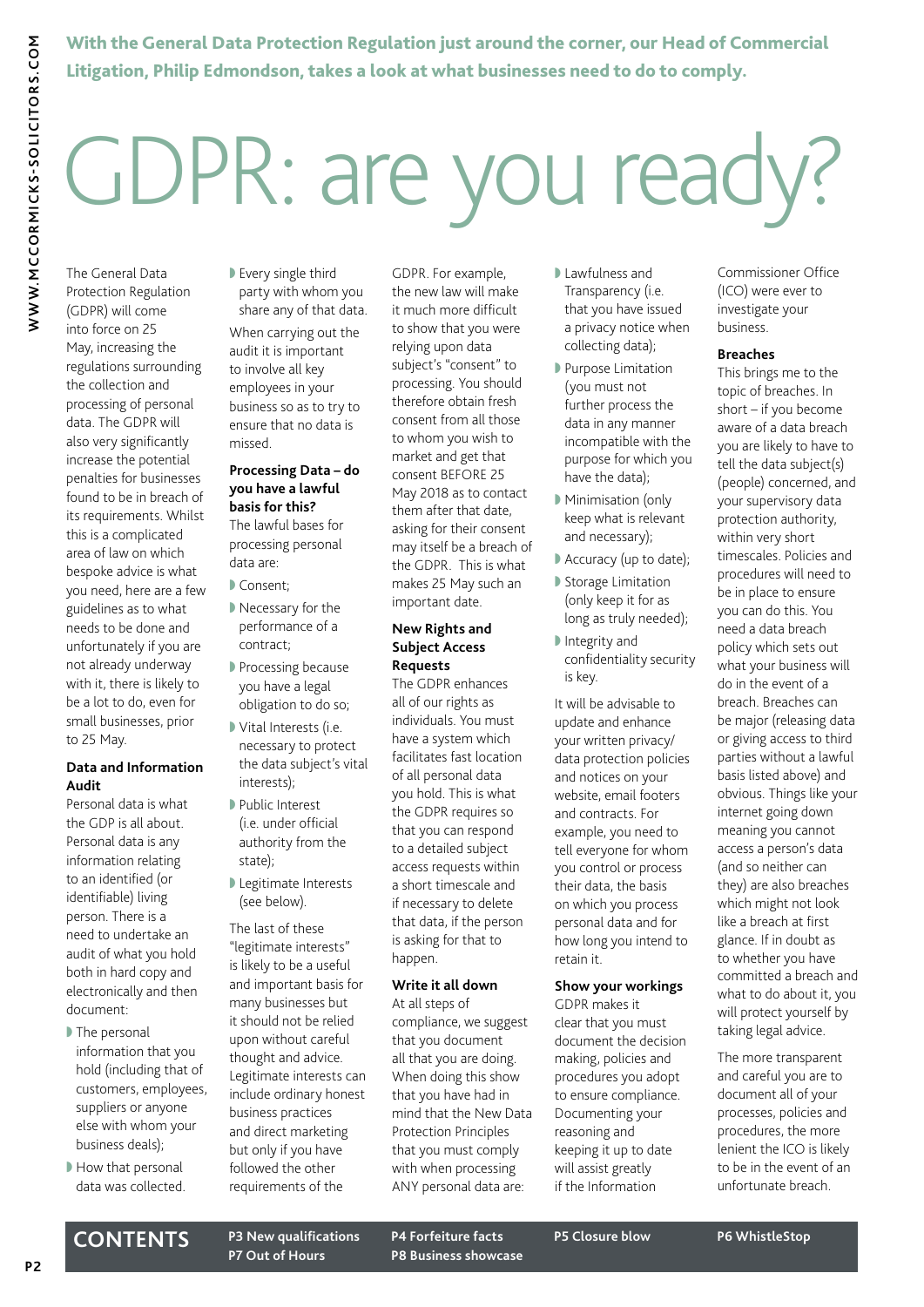# Meet our new Partner

Jon, who joins as a Partner, advises clients on a wide range of corporate and commercial matters, including acquisitions and disposals of companies and businesses, joint ventures, shareholders' agreements, group reorganisations, capital restructurings, share buybacks and a

variety of commercial contracts.

He acts for a broad range of clients, including national and international corporates, SMEs, individuals, private equity funds, management teams, charities and the Premier League. His experience includes a significant period practising as a corporate and commercial lawyer in New Zealand and he has undertaken secondments to the in-house legal teams of several large multinational corporates.

Senior Partner Peter McCormick said: "Jon's straightforward style and commercial awareness is very much in line with the practice's approach and is highly valued by his clients."

McCormicks is recognised for its Corporate and Commercial work in the latest edition of the UK Legal 500 which describes the firm as providing "excellent" advice and specialising in advising on complex finance arrangements for a broad range of clients.



### The expertise of our Crime team has been further strengthened by two new qualifications.

### Qualifications Strengthen Team

as a Legal Assistant, following a long and successful career in

He works in both the

Brian was formerly Deputy Editor of the Yorkshire Evening Post Telegraph & Argus in

a Graduate Diploma in Course at the College of Law/University of

Brian's colleague in the Crime team, Sean Wilson, has qualified as solicitor but require legal representation, both at court.



Sean is a former Dental Surgeon, who retrained



Solicitor at McCormicks left the firm in 2003 to

returned as a Consultant in late 2009.

He appears regularly in the Magistrates' Courts and police stations, to full range of criminal and motoring offences.

said: "Brian and Sean's qualifications further strengthen our busy team and I

### Action required

If you would like to continue to receive The Briefing and occasionally other information about our activities (via post or email), please email Sonia Jones at s.jones@mcormicks-solicitors.com

**Following the introduction of the new GDPR regulations, unless we hear from you before 25 May, we are obliged to remove your details from our database.** You will no longer hear from us. You can opt back in at any time. If you decide to stay, you can opt out at any time too. We will never pass on your details to third parties.

**Act now:** let us know and stay in the loop!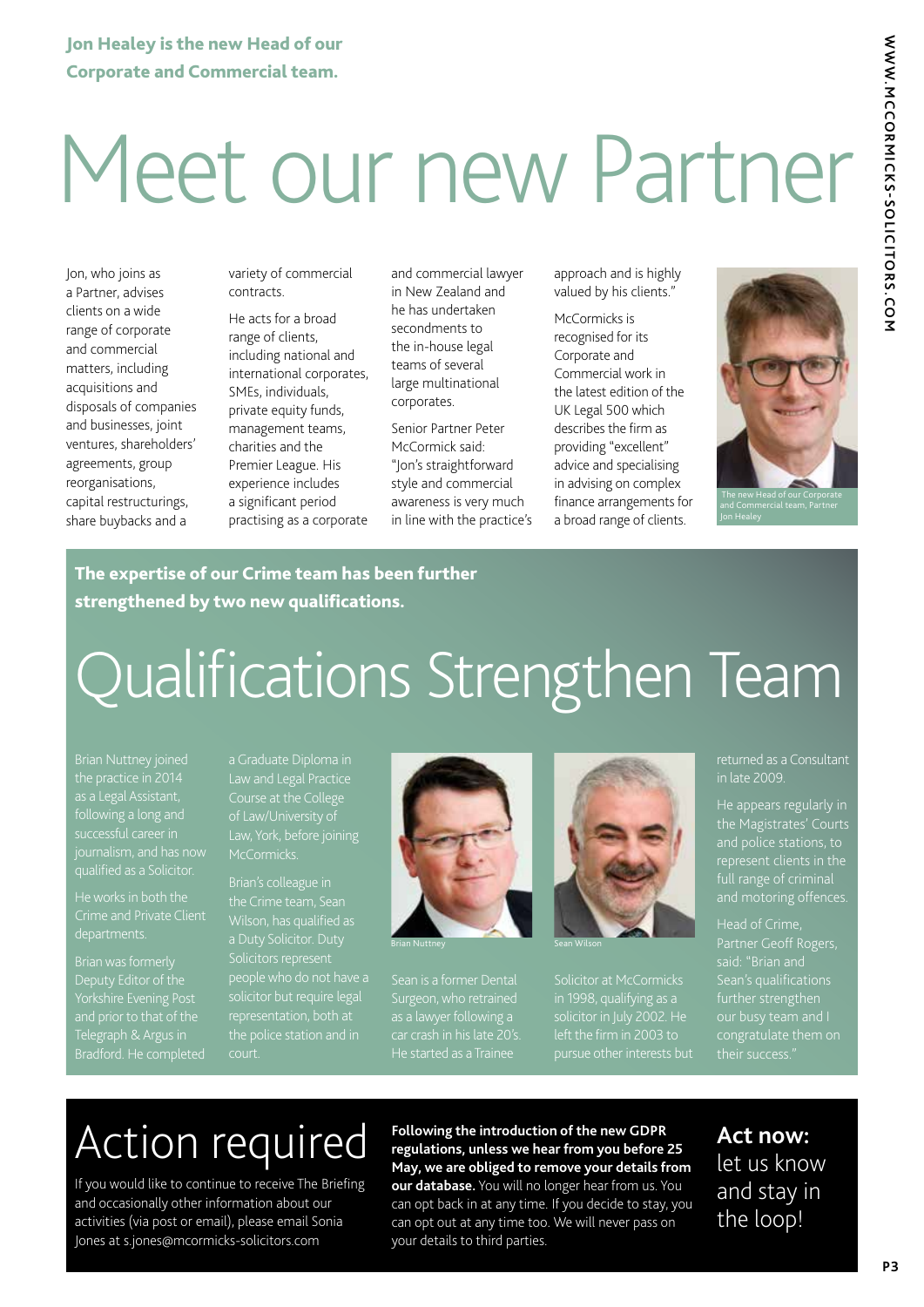**WW.MCCORMICKS-SOLICITORS.COM WWW.MCCORMICKS-SOLICITORS.COM**

McCormicks has seen an increase in the number of clients seeking advice on the law of forfeiture with regard to commercial leases, both as landlord and as tenants. The law of forfeiture contains many pitfalls for the unprepared - often operating in a counter-intuitive manner. Here Solicitor Will Bates explains some of the issues to look out for.

# Forfeiture Facts

### **What is forfeiture?**

Forfeiture is a method by which a landlord can reclaim possession of premises when a tenant is in breach of covenants contained in the lease. Forfeiture can be effected by peaceable entry or via court proceedings. It is vital to know which action is appropriate and that the relevant procedures are followed.

Where the tenant has fallen into arrears with the rent, it may be possible for the landlord to forfeit by peaceable re-entry. This is a cost-effective method of terminating a commercial lease.

Forfeiture by peaceable re-entry is a common law concept that allows the landlord to forfeit the lease (usually by employing bailiffs) without serving a Notice or any other warning. Usually, the lease will provide that the right to re-enter arises if rent is unpaid after a certain period of time (e.g. 21 days) after the rent fell due.

In other circumstances, it is necessary for the landlord to serve the tenant with a Notice and seek possession through court proceedings before regaining possession of the premises. However, this article focuses on the right to forfeit by peaceable re-entry for non-payment of rent.

### **Be aware of common pitfalls**

The law of forfeiture is complex and can be confusing. If the landlord forfeits the lease after waiving their right to do so, the tenant may claim wrongful forfeiture. If the lease has been wrongfully forfeited, the court will grant relief (and the tenant will be allowed back into the premises) and damages for losses arising from the tenant's exclusion.

The most common pitfall for landlords is the requirement that they do not do or say anything to waive their right to forfeit the lease. Waiver is committed if the landlord (or its agents) do anything that acknowledges that the lease is continuing and this action is communicated to the tenant. If the landlord acknowledges that the lease is continuing



*Forfeiture is a method by which a landlord can reclaim possession of premises when a tenant is in breach of covenants contained in the lease.* 

the right to forfeit. Therefore, if a landlord wishes to regain possession of premises, they must be very careful in considering whether to issue rent demands or communicate to the tenant that rent arrears are owed. It may seem surprising that a landlord may waive rights simply for demanding a debt which is owed to them.

By way of an example, if a landlord makes a demand for the payment of an annual insurance premium (which is reserved as rent in the lease), they could be deemed to have waived their right to forfeit the lease for the entire period of that insurance, even if it is not actually paid. The reasoning is that the landlord's express recognition of the continuing lease is inconsistent with an intention to bring the lease to an end. In that example, it could be argued that the landlord has waived its right to forfeit the lease for a whole 12-month period. The landlord is still entitled to that rent payment as a matter of contract but the right to forfeit for those arrears is lost for good.

### **Decide whether to demand rent or reserve the right to forfeit the lease**

This commonly leads to a situation where, if the tenant is in arrears, the landlord must consider whether it wants to reserve its right to forfeit the lease.

**P4** it does not waive the breach itself, but does waive **Alterative and the vertex** with a tenant who is in arrears can be particularly A properly drafted lease will (from the landlord's perspective) always state that rent is due whether formally demanded or not. However, how to deal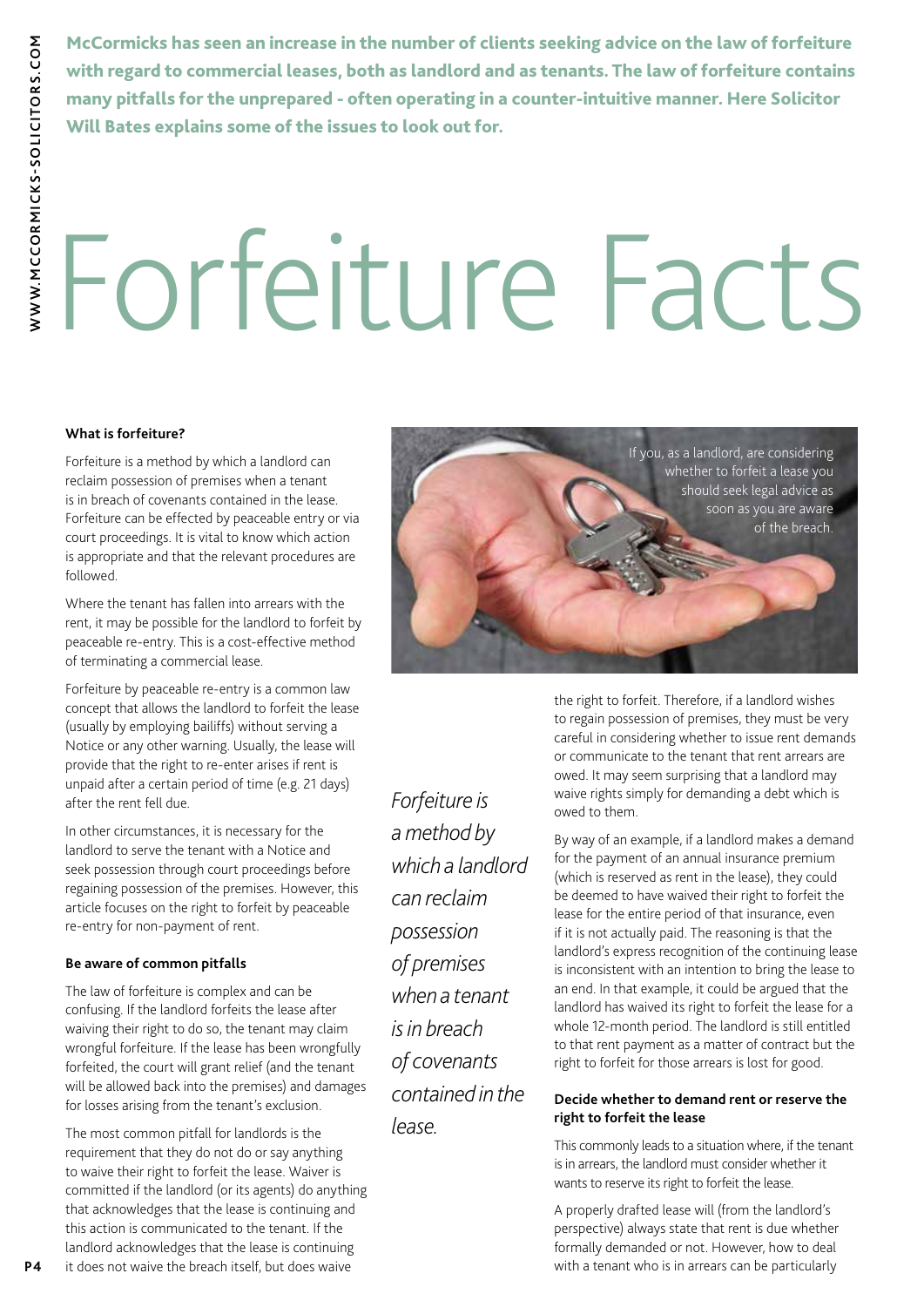difficult if the tenant perhaps does not understand that the rent is due whether rent demands are issued or not.

Of course, a landlord should also always consider the state of the property market before forfeiting a lease. It has been well reported that a number of struggling retail chains have successfully negotiated reductions to rent as landlords try to avoid owning empty premises. A vacant property is more likely to fall into disrepair.

#### **Seek advice early**

A landlord should be aware that as soon as they become aware of a breach of covenant occurring, they must decide whether to determine the lease or allow it to continue; the landlord must ensure they do nothing to waive the breach on which they may want to rely. If you, as a landlord, are considering whether to forfeit a lease you should seek legal advice as soon as you are aware of the breach.

Conversely, if you are a tenant who has had your lease forfeited you should seek advice as soon as possible if you wish to remain in the premises. Forfeiture is a form of additional penalty (for a breach of contract) so the court often grants relief from forfeiture providing the breach is remedied. Where forfeiture is for non-payment of rent, relief is automatically granted if the tenant pays all arrears and the landlord's costs. **P5** 

The consultation period on proposals to close Northallerton Magistrates' Court

If the move goes only four magistrates' and Scarborough. Selby Magistrates' back in 2013.

Justice considers that the work currently handled by Northallerton Magistrates' Court could be absorbed Harrogate, Skipton

North Yorkshire could lose one of its five remaining magistrates' courts as part of Ministry of Justice cost-cutting.

## Closure "Blow to local justice"

operating costs of Northallerton Magistrates' Court were approximately £140,000.

Head of Criminal justice: defendants and



travel further, meaning local justice would be

"However, the strength of the McCormicks

*"...defendants and witnesses would have to travel further, meaning local justice would be diminished further."*

**McCormicks has got off to a flying start in 2018 with a host of awards from industry publications.**

### Host of awards

Senior Partner Peter McCormick has been named UK Gamechanger of the Year by ACQ5, a corporate news magazine with more than 159,000 subscribers, and the whole firm has been recognised with a further five awards by the same magazine, namely UK Regional Sport, Media and Entertainment Law Firm of the Year; UK

Regional Corporate and Commercial Law Firm of the Year; UK Regional Civil and Commercial Mediation Law Firm of the Year; UK Regional Commercial Litigation Law Firm of the Year; and UK Regional Private Client Law Firm of the Year.

The firm has been chosen as Corporate and Commercial Law Firm of the Year in England by Corporate Intl Magazine which is received monthly by 70,000 recipients.

The practice's expertise in Agriculture has been recognised in the Finance Monthly Law Awards 2018 which has named McCormicks Agriculture Law Firm of the Year – UK. The magazine's 200,000 subscribers are invited to vote for the winners.

Peter McCormick said: "It is gratifying that our expertise across

a number of different disciplines has been recognised in these awards and it has been a great start to the year!"

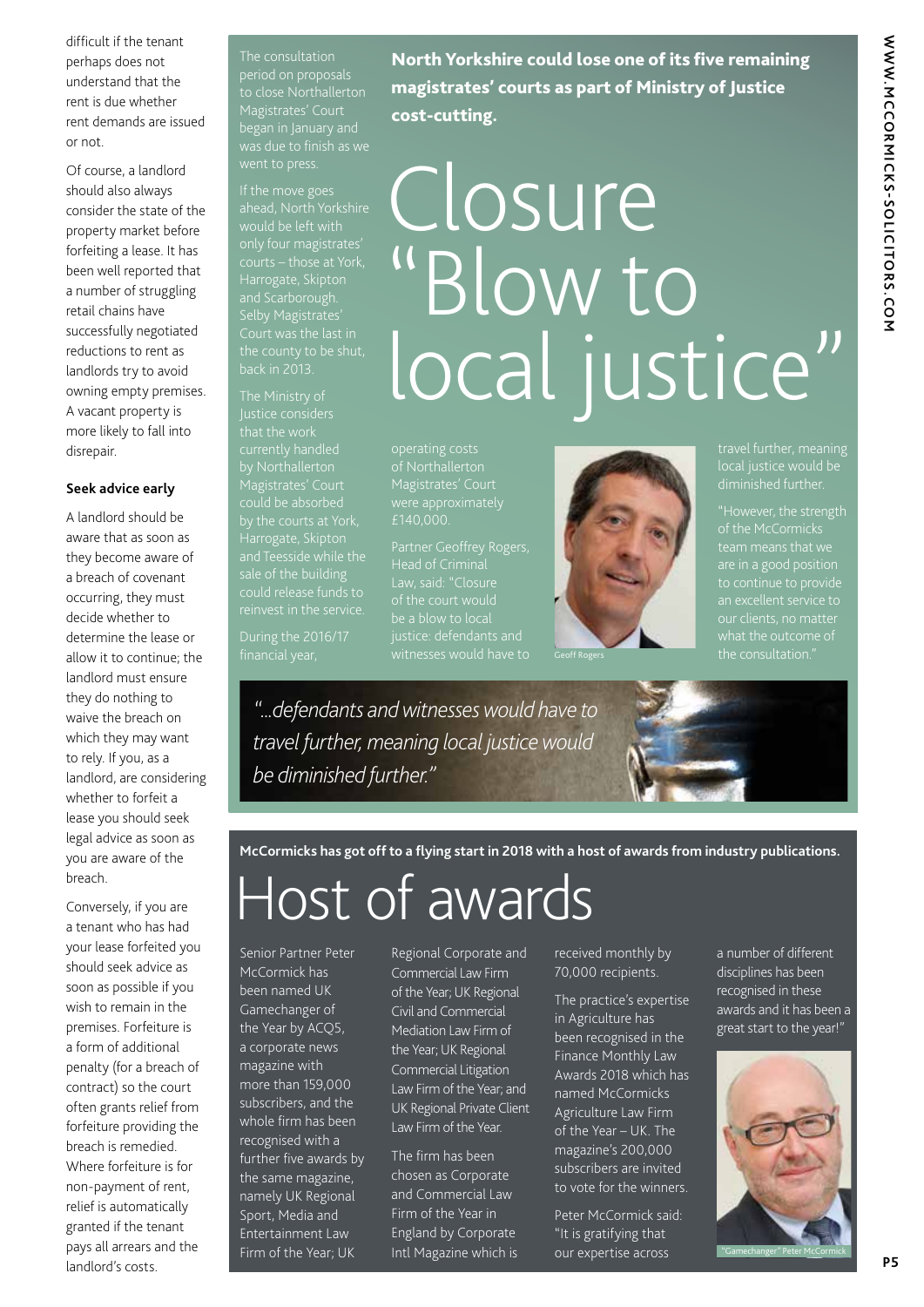The Yorkshire Young Achievers Foundation is set to benefit once more from another epic cycle ride by Premier League referee Martin Atkinson.

# WhistleStop rides again

Martin is swapping his whistle for wheels this summer as he embarks on a 1,700-mile cycle from England to Russia for the World Cup.

McCormicks is the main shirt sponsor for the whole team, in which Martin will be flanked by fellow riders Mike Tomlinson and Darren Clark for the duration of the ride and, as in 2016, the riders will again be supported by Chris Sanders from 1st Class Events and Barry Phillipson from Smart Therapy Studios. The trio will be joined by other riders throughout their journey, including Atkinson's fellow professional referee Jon Moss, Jim Butters, who led the 2016 challenge and Mick McGuire from James Grant Sports.

Senior Partner Peter McCormick said: "We are delighted they have chosen to support the Yorkshire Young Achievers Foundation again, and in light of the fact that McCormicks is the principal sponsor of the Foundation, the firm is reciprocating their support by sponsoring the shirts." The #WhistleStopTour 2018 starts at St. George's Park on Monday 11 June and the team will travel through France, Belgium, Holland, Germany and

Poland before reaching their destination in Kaliningrad 18 days later to watch England face Belgium in their World Cup clash on Thursday 28 June.

The money raised will be split between the St David's Hospice Care Newport, University Hospitals - Coventry &

but it's one I think we're all relishing. In 2016 we cycled to all 20 Premier League grounds, which totalled around 1,000 miles, so we're really upping the ante for this one. We've been saying it'll be 18 days of hurt, but it's all for some brilliant charities, so we're ready



Warwickshire Charity, the Yorkshire Young Achievers Foundation and The Jane Tomlinson Appeal.

Martin said: "It's going to be a huge challenge, to go through that pain barrier! We want to raise as much money as we possibly can, so any donation, large or small would be gratefully received."



The riders will be marking their progress on **Twitter @WhistleStopTour2018** and anyone who would like to donate towards their marathon effort can visit **https://uk.virginmoneygiving. com/Team/WhistleStopTour2018**

**We will be marking the 26th anniversary of the Yorkshire Young Achievers Awards slightly earlier in November than usual so please make sure the date is in your diary!** 

### Save the date

This year's awards take place on Thursday 8 November at the Leeds United Centenary Pavilion and, as always, we can promise you a fantastic evening!

Bookings are already being taken and tickets are priced at £65 per person or £600 for a table of ten. Simply visit the website at www.yorkshireyoungachievers.co.uk for all the details or call Sonia Jones on 01423 530630.

If you would like to receive information about sponsorship opportunities at this year's event or to advertise in this programme, please email info@yorkshireyoungachievers.co.uk.

**An after-school club for young carers in the Harrogate district has been given a boost with a grant from the Yorkshire Young Achievers Foundation.**

### Boost for Young Carers

The UTime club is run by the Harrogate Young Carers having a parent or sibling with a physical or mental illness, a disability or an addiction to drugs or alcohol. UTime offers activities and sports and a meal to the youngsters while its staff are experienced in mentoring vulnerable young people, supporting

giving staff an opportunity to offer additional support where needed.

only people that these teenagers can turn to for

clubs, which are held home.

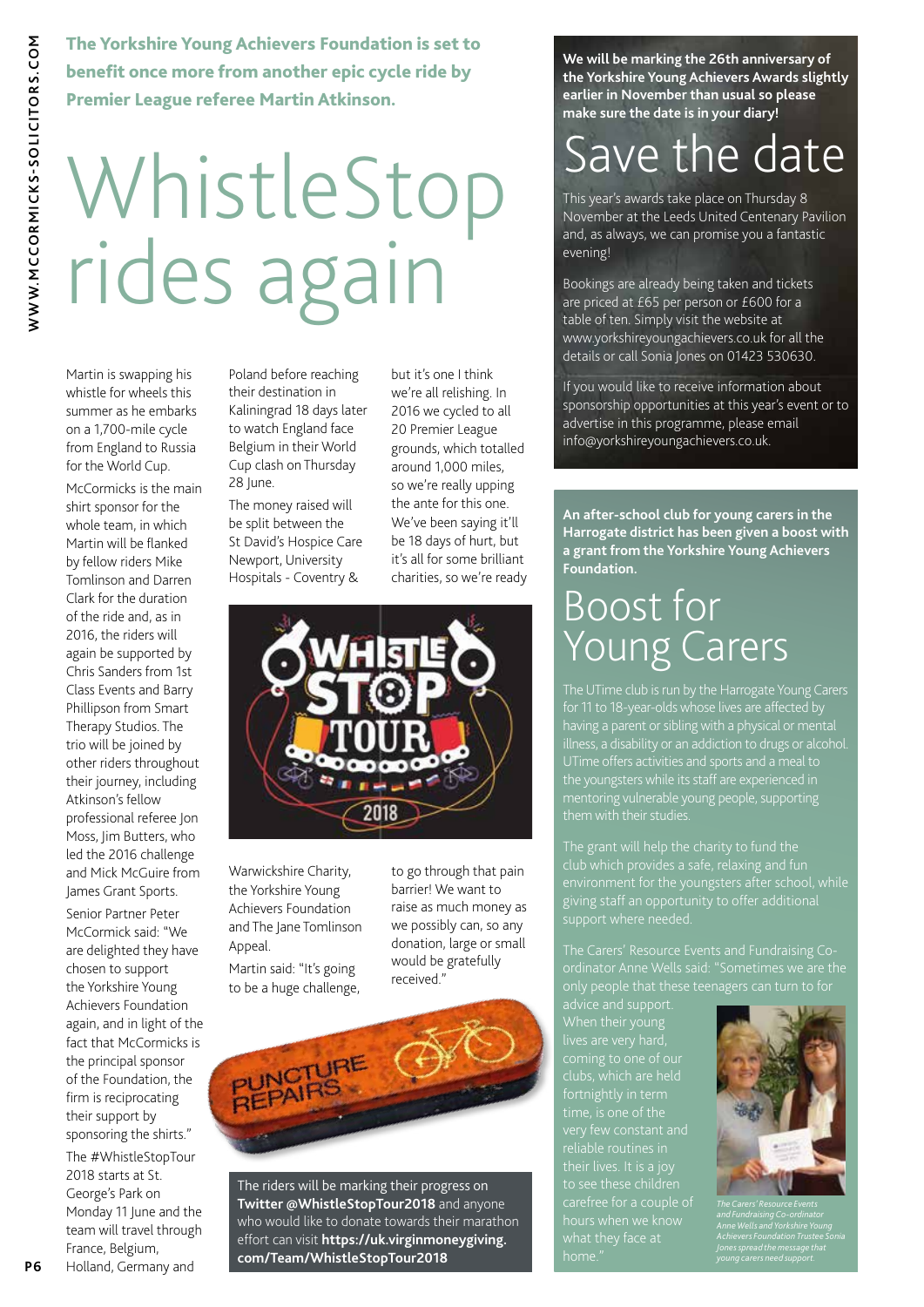WWW.MCCORMICKS-SOLICITORS.COM **WWW.MCCORMICKS-SOLICITORS.COM**

McCormicks client and sponsor of the Unsung Hero category in the Yorkshire Young Achievers Awards has a new venture this summer with a pop-up Shakespearean theatre appearing in York city centre.

### Sponsor's "Pop-Up" Shakespearean **Theatre**

Night's Dream, Romeo and Juliet and Richard III.

full flow.

**For more details, visit www. shakespearesrosetheatre.com.**

**Friends of the practice may be in for a shock if they open the latest paperback from leading crime writer Val McDermid, Insidious Intent.**

### There's been a murder!

For the opening sentence reads: "If Kathryn McCormick had known she had less than three weeks to live, she might have made more of an effort to enjoy Suzanne's wedding."

It is indeed, our Partnership Executive, Kathryn McCormick, although there all similarities end.

Val McDermid has long been a stalwart of the Theakston Old Peculier Crime Writing Festival in Harrogate, of which McCormicks is also a long-term supporter.

All is revealed in the Acknowledgements section at the end of the book where Val thanks her various "murder victims" for charitable donations. The deal

was actually done at the 2016 Festival, which saw Val win the Outstanding Contribution to Crime Fiction Award, and she revealed Kathryn's fate at the 2017 event, greeting her with the words: "You're not looking bad for a corpse!"



Will Bates qualified as a solicitor and joined McCormicks last autumn and assists Philip Edmondson in providing Commercial Litigation and Sports Disputes services to clients.

# Out of Hours

Will graduated from Durham University and then obtained a distinction - and the top overall mark in his intake - in the Legal Practice Course at Hertfordshire University. As well as Commercial Litigation, he has experience in Corporate and Commercial, Commercial Property and Employment matters. Here he tells us about his love of cricket.

#### **If you weren't in the legal profession what would you be doing?**

I honestly have no idea. I actually started a maths and physics degree before changing to law. I never really knew what I wanted to do but a few of my friends were doing law and it looked interesting so I changed subjects. Thankfully, I enjoy working in the legal profession!

### **What is your favourite sport and why?**

I play football too but would have to say cricket. I only moved to the area when I joined McCormicks six months ago and I am looking forward to playing for Harrogate Cricket Club this summer. One of the many reasons I love cricket is the social side – I had a ready-made friendship group when I moved here. I have also just become a playing member of the MCC, so I am looking forward to making the most of that and going to Lords.

### **Where is your favourite place in Yorkshire and why?**

That is a tough question; there are so many nice places in Yorkshire. Quite soon you could say it will be Harrogate Cricket Club, since I am likely to be there every Saturday!



#### **If you could have dinner with five individuals, dead or alive, who would they be and why?**

Arsene Wenger, Ed Smith, CLR James, Haruki Murakami (author) and Marco Pantani (cyclist and childhood hero). They would all have a view about the role of sport in life. I would invite some more conventional guests like Shakespeare but I am not sure they would enjoy the conversation constantly reverting to sport.

### **What do you like most about life at McCormicks?**

The working environment is really friendly. The work I do (Commercial Litigation) is also extremely diverse, which is part of what attracted me to this area of law in the first place.

**What is the best piece of advice you have ever been given?** Do something as a

career that you find interesting and enjoy. After that, it is that lawyers are not brain surgeons and our work is not a matter of life and death. As a litigator I often have to work to deadlines or under pressure. That can be stressful at times but it is now actually something I really enjoy.

### **What do you do to wind down after a busy day in the office?**

I am not too keen on gyms but love running. I am looking forward to the summer because I can explore a bit further afield when I run, rather than being constrained to lit areas. When I have time, I also love reading.